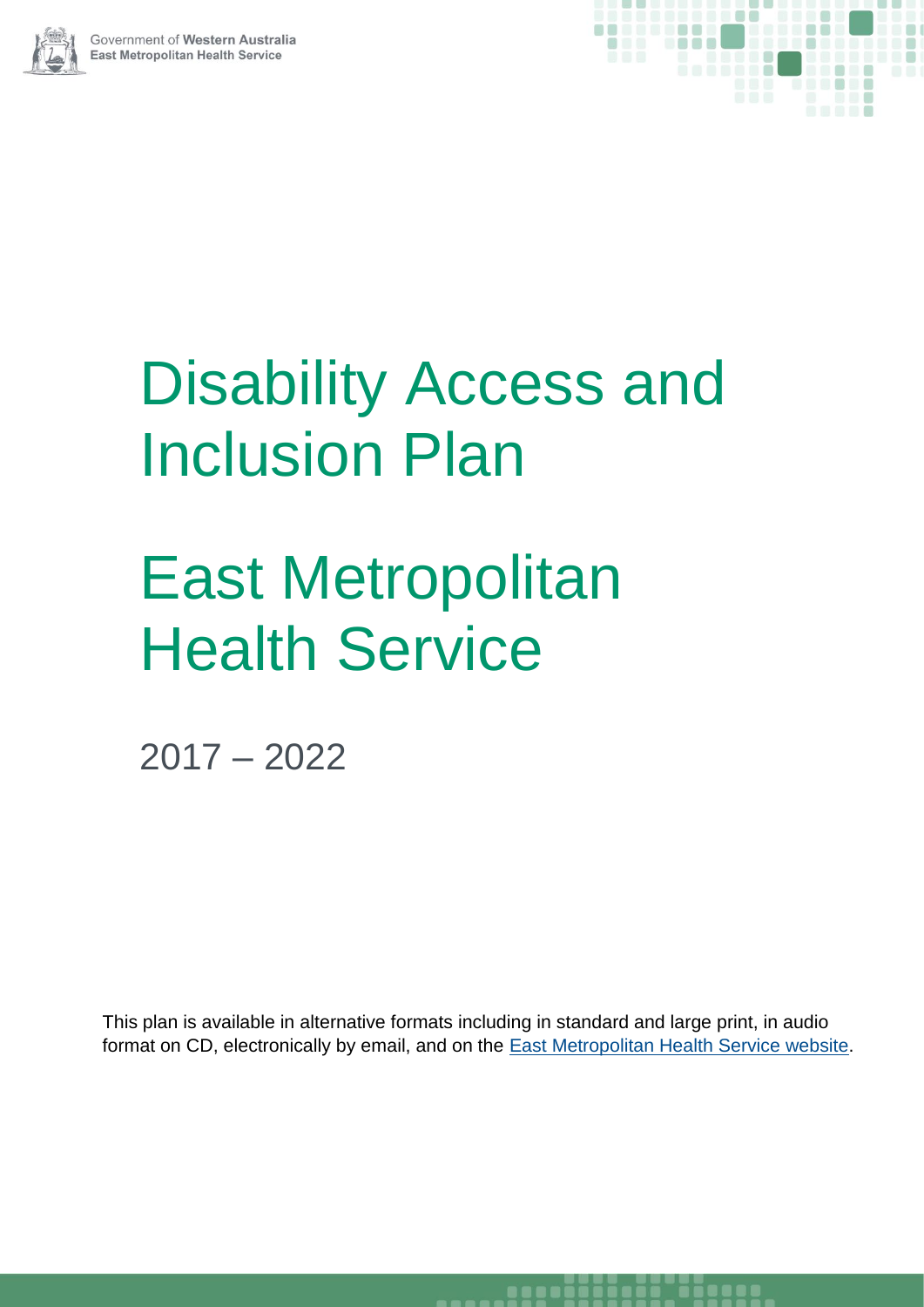



## **Contents**

| Introduction                          | 3              |
|---------------------------------------|----------------|
| Definition of disability              | 3              |
| <b>About EMHS</b>                     | $\overline{4}$ |
| Responsibility for the EMHS DAIP      | 6              |
| Communicating the EMHS DAIP           | 6              |
| Review and reporting                  | 7              |
| EMHS strategies to improve DAIP       | $\overline{7}$ |
| DAIP community and staff consultation | 15             |
|                                       |                |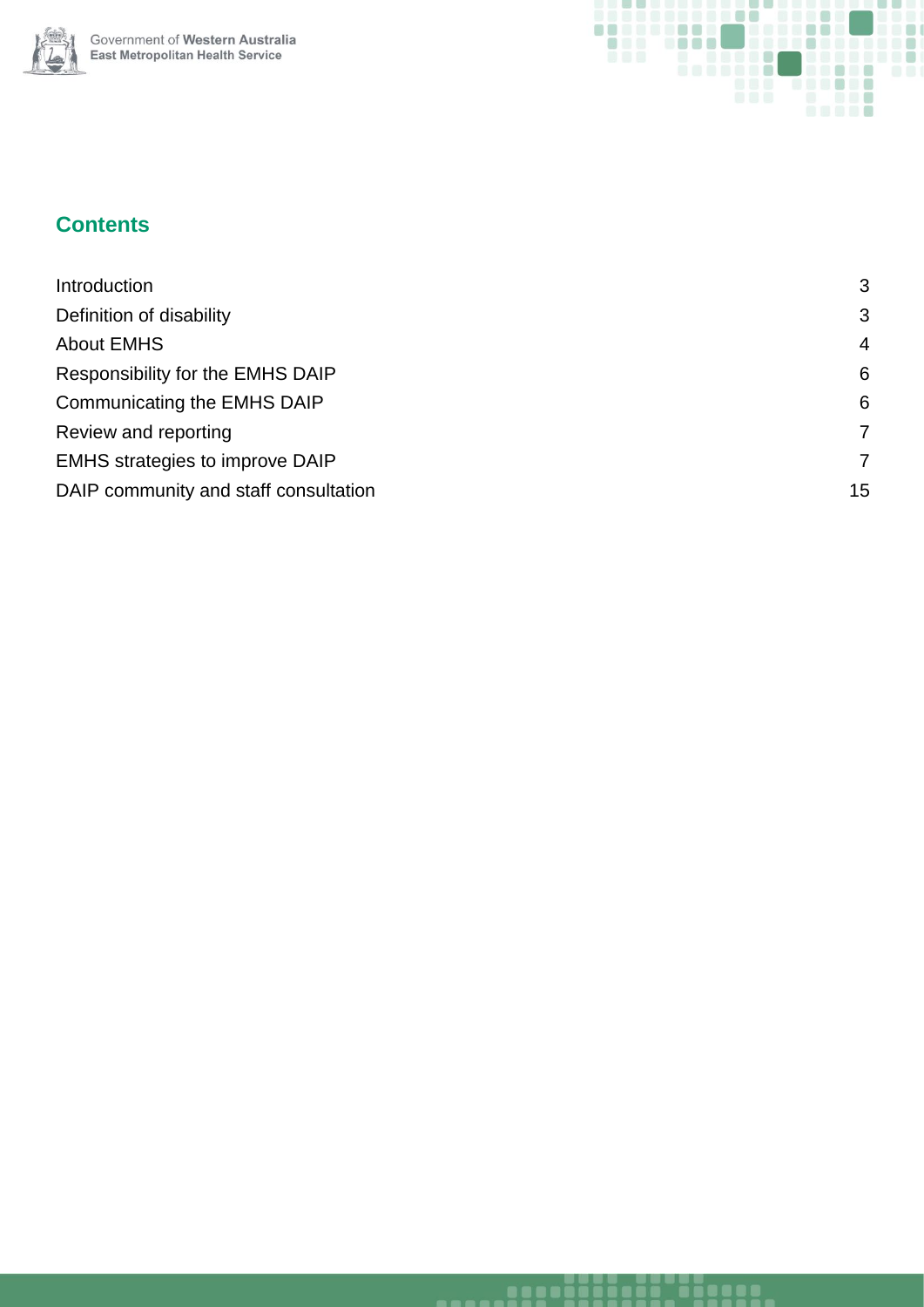



## <span id="page-2-0"></span>Introduction

East Metropolitan Health Service (EMHS) is committed to creating an environment that enables people with disability, their families and carers, to have full access to all EMHS services, facilities and information.

This Disability Access and Inclusion Plan (DAIP) is devised in accordance with the statutory responsibilities of the Disability Services Regulations 2004 and other related legislation such as Equal Opportunity Act of 1984. This plan acknowledges the Department of Health's 2016 – 2020 DAIP and the requirement for all staff to actively work towards progressing better access and inclusion in our workplaces.

EMHS will ensure no individual is discriminated and will take into account their diverse needs.

EMHS was established as a new statutory authority on 1 July 2016 as part of the WA Health Governance Reform process. EMHS's Royal Perth Bentley Group (RPBG), Armadale Kalamunda Group (AKG) and St John of God Midland Public Hospital (SJGMPH) facilities and services, will continue to build on the strategies previously implemented when formally a part of the South and North Metropolitan Health Services. EMHS also provides comprehensive community and population health programs. As such the EMHS will comply with:

- taking all practicable measures to ensure this plan is implemented by its employees, agents and contractors
- reviewing this accessibility and inclusion plan every 5 years
- undertaking public consultation for this, and any significant amendment to this plan
- reporting annually to the Disability Services Commission on EMHS strategies for desired outcomes  $(1 – 7)$  of DAIP.

## <span id="page-2-1"></span>Definition of disability

The Disability Services Act 1993 defines disability as any continuing condition that restricts everyday activities. Disability can affect a person's capacity to communicate, interact with others, learn and get about independently. Disability is usually permanent but may be episodic. Types of disability involving one or more impairments include sensory, neurological, physical, intellectual, cognitive, or psychiatric factors.

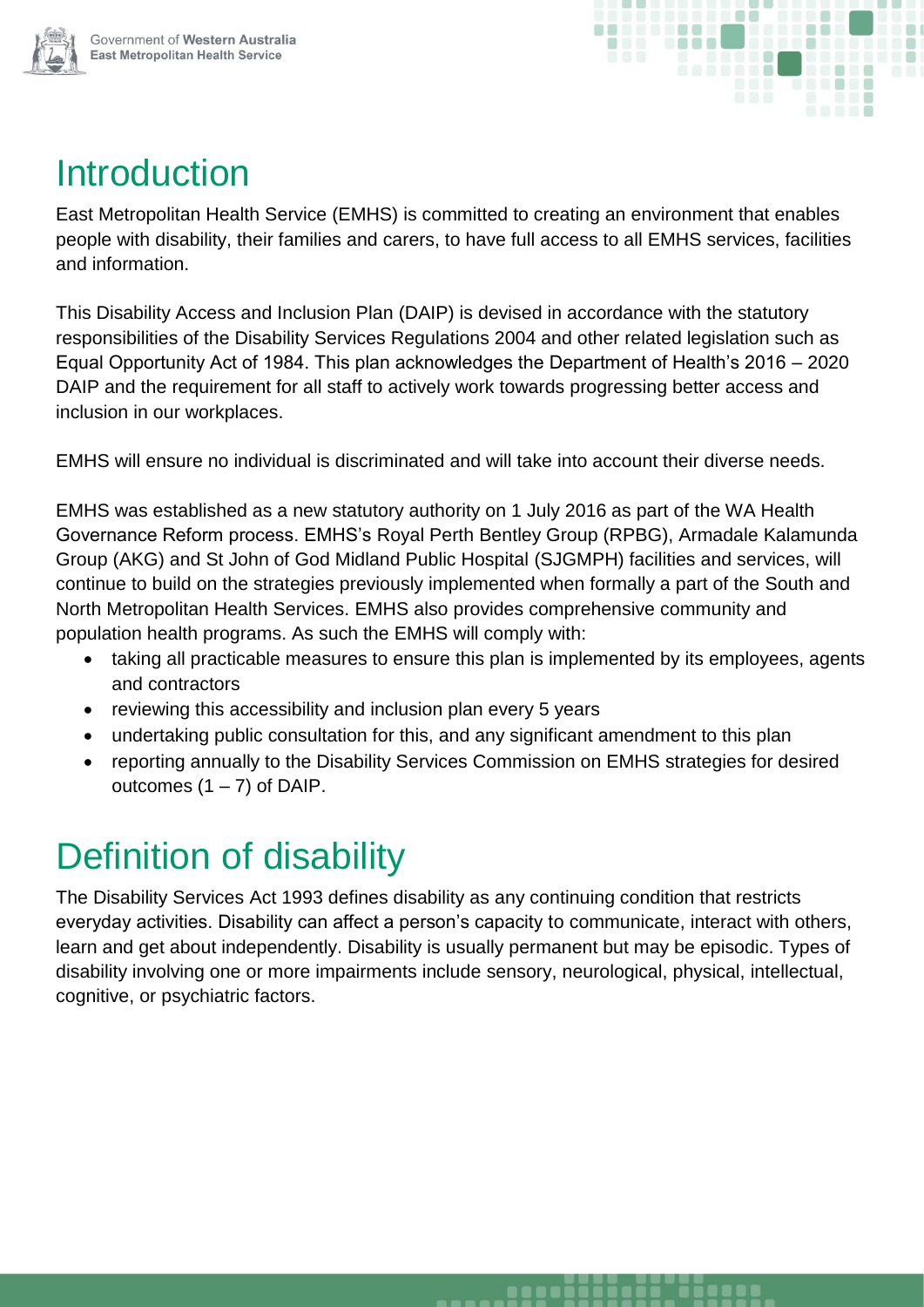



## <span id="page-3-0"></span>About EMHS

EMHS provides healthcare to the eastern metropolitan community of Perth, and also has specified responsibilities for the Pilbara, Kimberley and parts of WA wheatbelt country areas. There are more than 708 000 people in the catchment.

Our hospital groups work together to provide a combination of tertiary, secondary and specialist health care services including emergency and critical care, state trauma, elective and emergency surgery, general medical, mental health, inpatient and outpatient services, aged care, palliative care, rehabilitation and women's, children's and neonatal services.

EMHS provides population and community health programs. The Health Promotion team works on social and political interventions to strengthen the skills and capabilities of individuals, and to improve adverse social, environmental and economic conditions which impact on health. The Aboriginal Health team works to improve the health of Aboriginal people by improving their access to culturally appropriate health care. Other programs that assist the vulnerable and homeless are also available.

## **The Royal Perth Bentley Group comprises of:**

#### **Royal Perth Hospital (RPH)**

A 450-bed tertiary adult that provides the highest level of acute care, often treating those with serious injuries or life-threatening conditions. RPH comprises of a number of buildings located at the eastern end of Murray and Wellington streets and can be accessed by road, rail, or helicopter; it also provides over road protected pedestrian walkways.

#### **Bentley Health Service (BHS)**

A 199-bed specialist hospital for aged care and rehabilitation, maternity, significant mental health services in WA, as well as elective surgery and community health programs. It is accessible by road and a nearby rail line; the hospital is located on Mills Street, Bentley.

## **The Armadale Kalamunda Group comprises of:**

#### **Armadale Health Service (AHS)**

A 173-bed multiday and 32-bed same day general hospital that provides community care to the people living within the eastern districts. The AHS demographic profile includes people from a broad mix of socioeconomic groups as well as those from culturally and linguistically diverse backgrounds. The specialty services at AHS include aged care, day procedures, emergency medicine, gastroenterology, intensive care, general medicine, mental health, neonatal services, obstetrics and gynaecology, paediatrics, rehabilitation, general surgery and orthopaedics. It is located on Albany Highway, Mount Nasara, and is accessible by road or nearby rail line.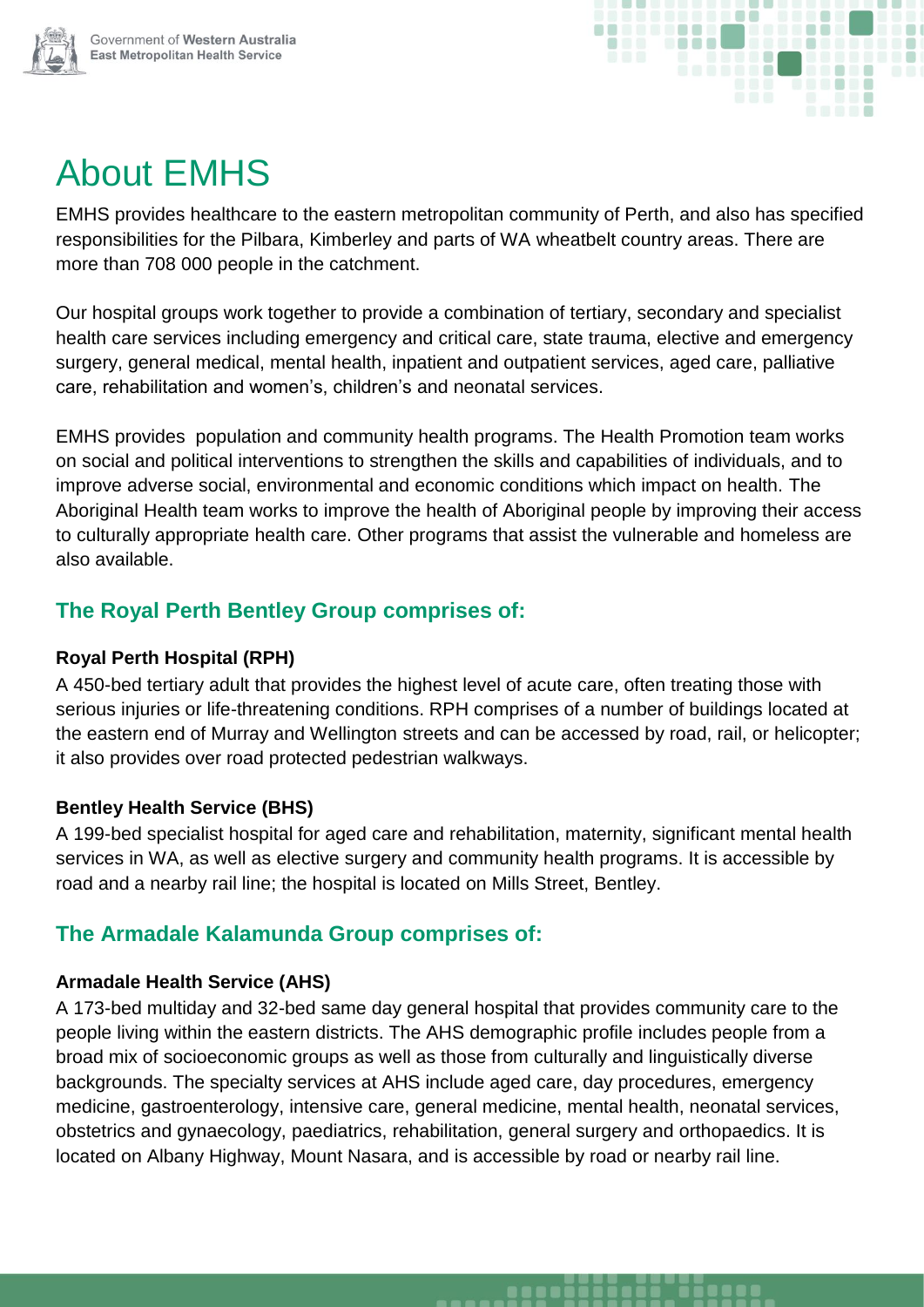



The AHS community programs include midwifery group practice and community rehabilitation.

#### **The Armadale Mental Health Service (AMHS)**

A 41-bed multiday facility within the AHS campus for patients over 18 years. Their AMHS community programs and facilities include Eudoria Street (Clinical Treatment Team), Mead Centre (Assessment Treatment Team), and Jacaranda House (Community Residential Facility).

#### **Kalamunda District Community Hospital (KDCH)**

A 20-bed multiday and 6-bed same day specialist hospital providing palliative care and low risk endoscopy services to the EMHS local catchment area. The KDCH has provided health services to the Kalamunda and Hills community since 1973. It is accessible by road.

## **St John of God Midland Public Hospital (operates within a public/private partnership)**

The SJGMPH opened on 24 November 2015, replacing the former Swan District Hospital (SDH) with a significantly increased bed capacity and expanded range of health services available to the local community. Further significant population growth is expected in the Midland catchment area.

SJGMPH offers both a general hospital providing free services to public patients, and a private hospital for services to private patients. The public hospital has 307 public beds, offering a comprehensive range of clinical services including an Emergency Department, critical care, surgical services, medical services, maternity, neonatal services, paediatrics, geriatric and aged care, a cancer unit, rehabilitation and adult and older adult mental health.

The public hospital is co-located with a private hospital containing 60 private beds, with some infrastructure shared by both facilities. The public and private hospitals work with other EMHS providers to ensure a seamless healthcare journey for residents. SJGMPH also participates in university undergraduate and postgraduate clinical teaching and training to ensure development of the health workforce. SJGMPH is accessible by road and nearby rail line.

*EMHS recognises the importance of ensuring that people with disability, their families and carers are provided with the same opportunity, rights and responsibilities enjoyed by other people in the community.*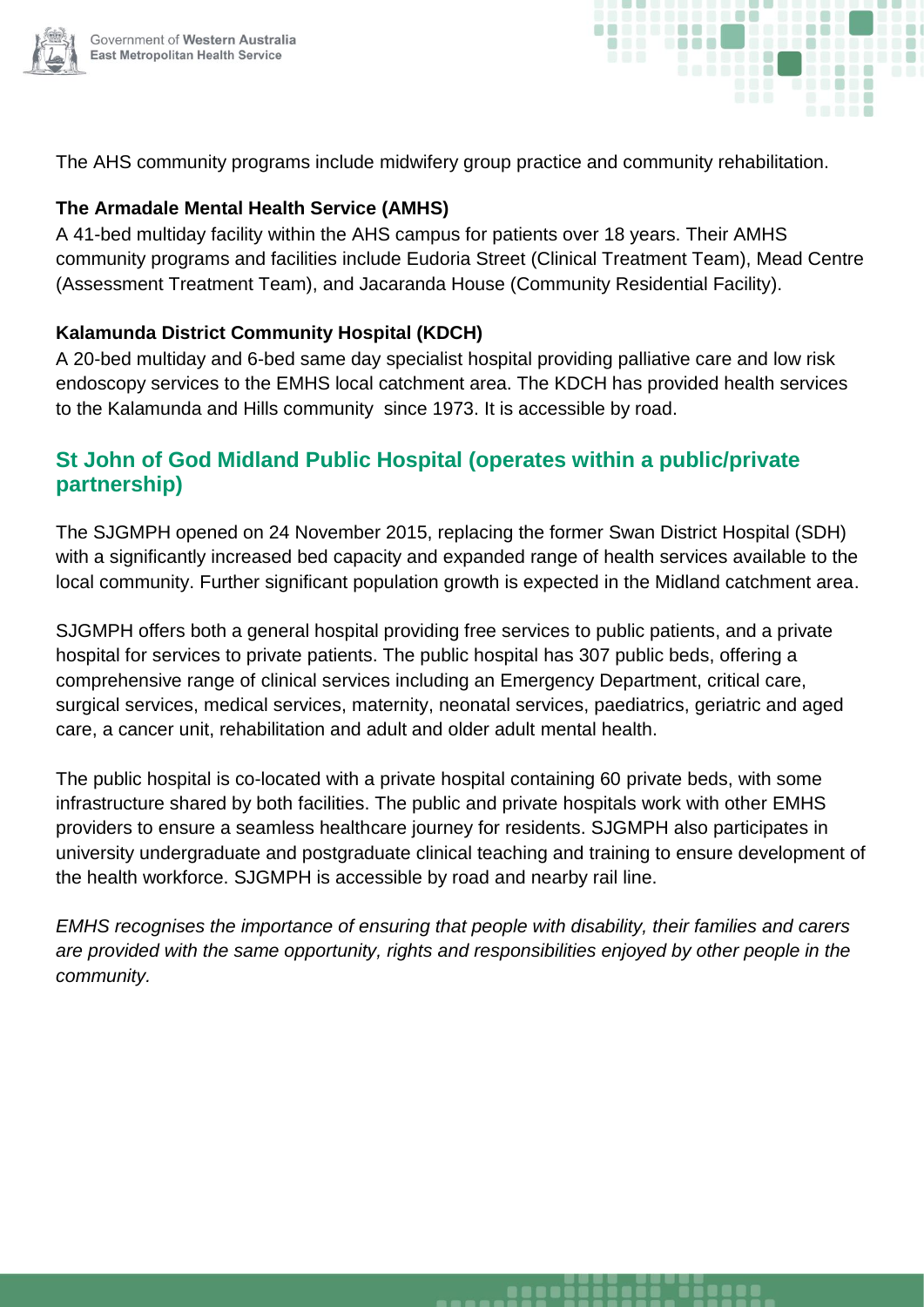



## <span id="page-5-0"></span>Responsibility for the EMHS DAIP

Each EMHS provider has developed individual site DAIP implementation plans for 2017 – 2022 that are based on seven desired disability outcomes, and adhere to the overarching strategies listed in this plan. Each site is responsible for developing, monitoring and reviewing specific tasks and timelines, that address the barriers for people with disability wanting to access services, information and facilities.

The DAIP policy states that health service provider chief executives and health service provider executive directors are responsible for the resources and support required to develop and implement DAIPs for their organisations. All agents and contractors providing services to the public on behalf of EMHS are also required to work in a manner consistent with the Department of Health's plan and site-based disability plans.

Health service providers will conduct a progress review of the DAIP annually, which will include consultation with relevant stakeholders, and involve all EMHS services via their DAIP committees. It is expected that the DAIP plan will be embedded in daily practice and monitoring of services, facilities, information and employment opportunities will occur to ensure facilities remain accessible to all individuals. A copy of the EMHS [DAIP](https://healthpoint.hdwa.health.wa.gov.au/policies/Policies/NMAHS/Corporate/NMHS.AW.DisabilityAccessandInclusionPolicy.pdf) will be accessible via HealthPoint and the hubs.

The implementation of the strategies outlined in the health service DAIP is the responsibility of the Executive Director as guided by their DAIP committee and relevant reference groups.

## <span id="page-5-1"></span>Communicating the EMHS DAIP

A number of mediums will be used including:

- EMHS websites and intranets
- alternative formats such as large print, audio CD or via an interpreter, upon request
- usual communication strategies to inform staff, visitors and consumers
- advertisment for public feedback (e.g. EMHS website, intranet and print media).

A community consultation advertisement was placed in The West Australian newspaper in May 2017, and staff consulted via key committees and the intranet. Feedback was incorporated, and this final plan will be made available for public and staff via the EMHS website, the West Australian newspaper, at staff induction, on Intranet, including in alternative formats.

If an EMHS provider significantly amends any DAIP site plans, both staff and the community will be advised.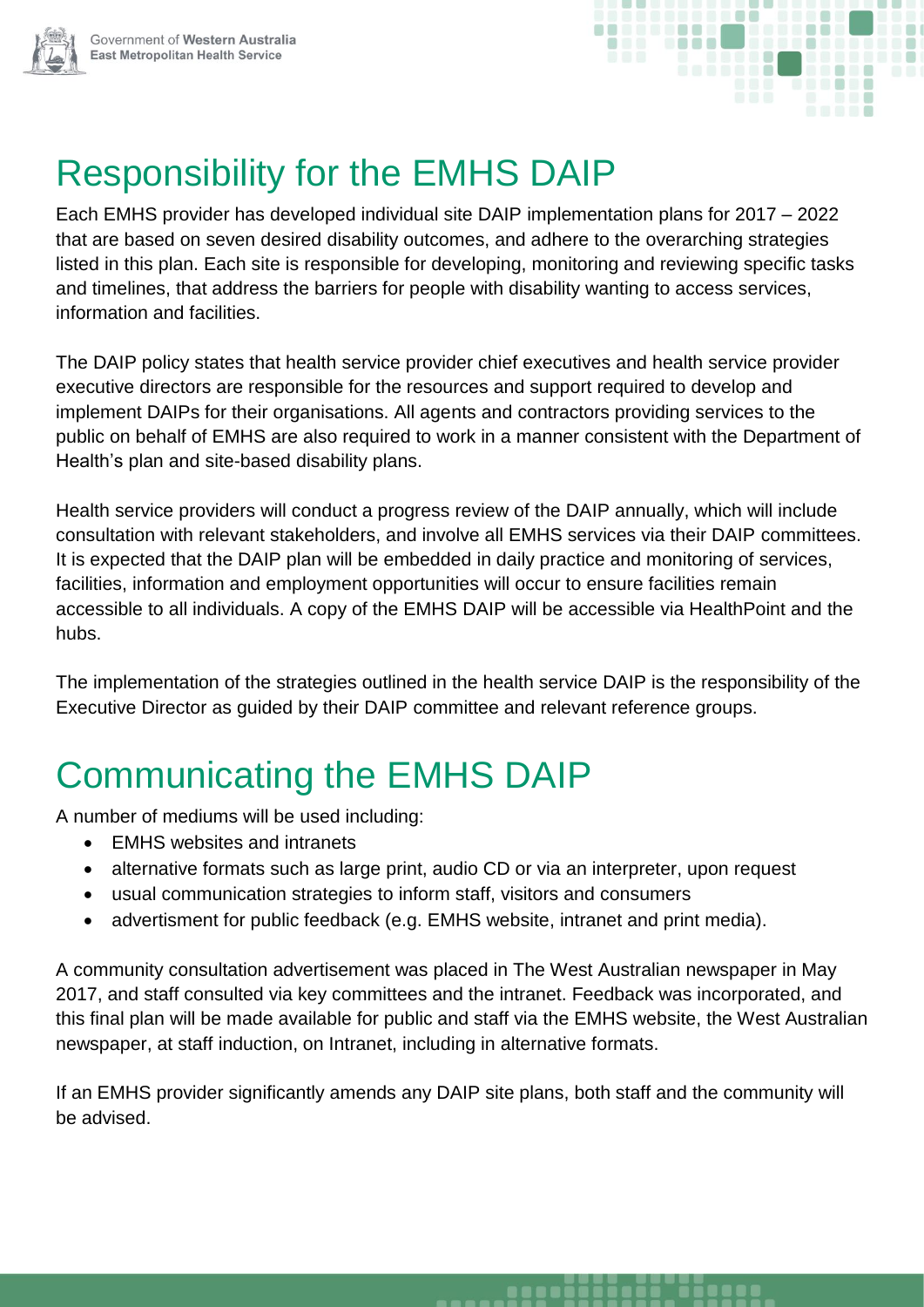



Staff who do not have access to email, will be advised via the responsible managers and supervisors (e.g. hard copy postings), or will have representatives on EMHS site DAIP committees.

## <span id="page-6-0"></span>Review and reporting

As per the Disability Services Act 1993, EMHS DAIP will be reviewed at least every five years and, staff and public feedback sought. DAIP site committees will have ongoing responsibility to continue reviewing progress, initiate and implement their strategies. Complaints regarding access by individuals, carers or families of those with disability, when received by services, should be considered by the DAIP committee with a view to resolving requirements.

A designated EMHS executive sponsor will be responsible for preparation of the annual Disability Services Commission reporting requirements and implementation of DAIP strategies. These reports will be formally endorsed by the area chief executive.

## <span id="page-6-1"></span>EMHS strategies to improve DAIP

The following overarching strategies provide the framework for individual health service DAIPs. Whilst all health services will comply with these strategies there will be some similarities and differences in regard to actions undertaken to achieve outcomes based on site health service needs. The following seven desired outcomes and the related strategies form the outline of the EMHS DAIP, providing a framework for achieving equitable access. Some recently completed strategies are included and EMHS would value any consumer/staff feedback.

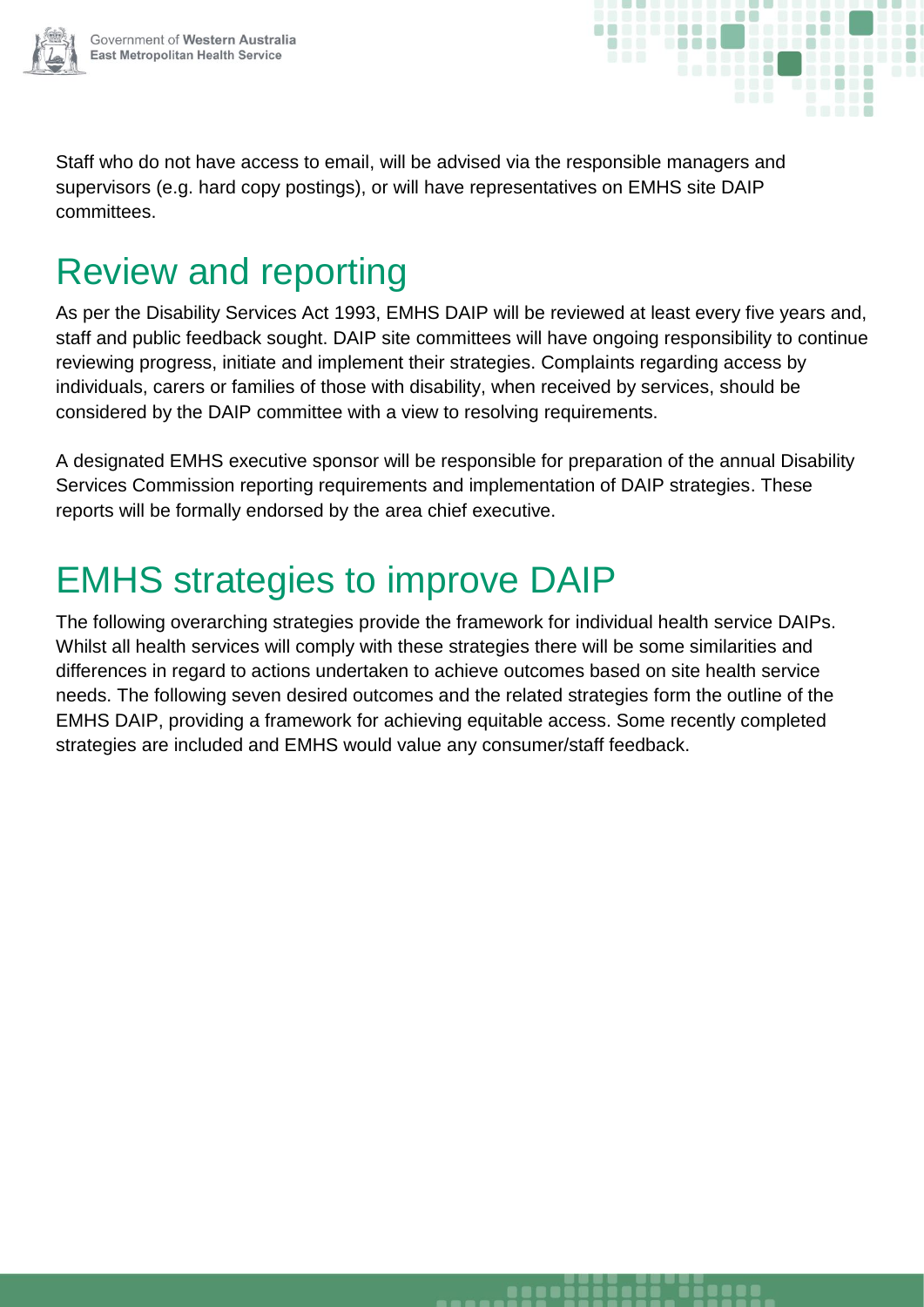



## **EMHS Outcome One: People with disability have the same opportunities as other people to access the services of, and any events organised by the EMHS.**

|       | <b>Strategy</b>                                                                                                                                                      | <b>Tasks</b>                                                                                                                                                                                                                                                         | Task Timeline /<br><b>Review Date</b>          | <b>Responsibility</b>                                                                          |
|-------|----------------------------------------------------------------------------------------------------------------------------------------------------------------------|----------------------------------------------------------------------------------------------------------------------------------------------------------------------------------------------------------------------------------------------------------------------|------------------------------------------------|------------------------------------------------------------------------------------------------|
| 1.1   | Ensure that people with disability are<br>provided with an opportunity to comment<br>on access to services.<br><b>NSQHSS 11.7.2</b>                                  | Complaint/comments are a 'standing item' on the Disability Access<br>and Inclusion Committee agenda to review relevant complaints,<br>and assist appropriate action is undertaken (e.g. Press Ganey,<br>Patient Opinion survey and Consumer Engagement Unit report). | Monthly                                        | <b>DAIP</b> committees                                                                         |
|       |                                                                                                                                                                      | Check that the Better Hearing Strategy reminders are located at all<br>first point entries.                                                                                                                                                                          | September<br>2017                              |                                                                                                |
| $1.2$ | Ensure that events organised at EMHS<br>locations are accessible to people with<br>disability.                                                                       | EMHS e-newsletters to remind staff of disability access<br>requirements for events; where possible hold events in disability<br>accessible areas and close to accessible parking/drop-off and<br>pick-up areas.                                                      | <b>Biannual</b><br>reminder                    | Staff organising public<br>events and relevant<br>communication teams                          |
|       | <b>NSQHSS 11.3.1</b>                                                                                                                                                 | Link to Disability Service Commission's (DSC) "Accessible Events<br>Checklist" on hub page for EMHS staff event organisers.                                                                                                                                          |                                                | <b>DAIP</b> committees                                                                         |
| 1.3   | Ensure that Disability Access and<br>Inclusion issues are regularly monitored.                                                                                       | Broad representative committee membership, of EMHS Health<br>Service Providers and conduct regular DAIP committee business<br>meetings.                                                                                                                              | <b>Bi-monthly DAIP</b><br>Committee<br>meeting | <b>DAIP</b> committees                                                                         |
| 1.4   | Scope developing the role of "Coordinator<br>Disability Services" to manage and<br>monitor DAIP progress.<br><b>NSHQSS 11.7.2</b>                                    | Identify full time equivalent (FTE) resource and role definition, to<br>support the DAIP requirements.                                                                                                                                                               | Review annually<br>December 2017               | Area director of allied<br>health                                                              |
|       | 1.5 To ensure that the objectives of the DAIP<br>are incorporated into strategic business<br>planning and budgeting processes.<br>NSQHSS: 1.22, 1.62, 13.1.2, 15.1.1 | Review and escalate issues, risks and actions to Population Health,<br>Hospital and Area Executive groups.<br>Report ongoing actions to other agencies when required.                                                                                                | Ongoing/annual                                 | Chairs of DAIP<br>committees, area<br>director of allied<br>health and BHS Site<br>Coordinator |

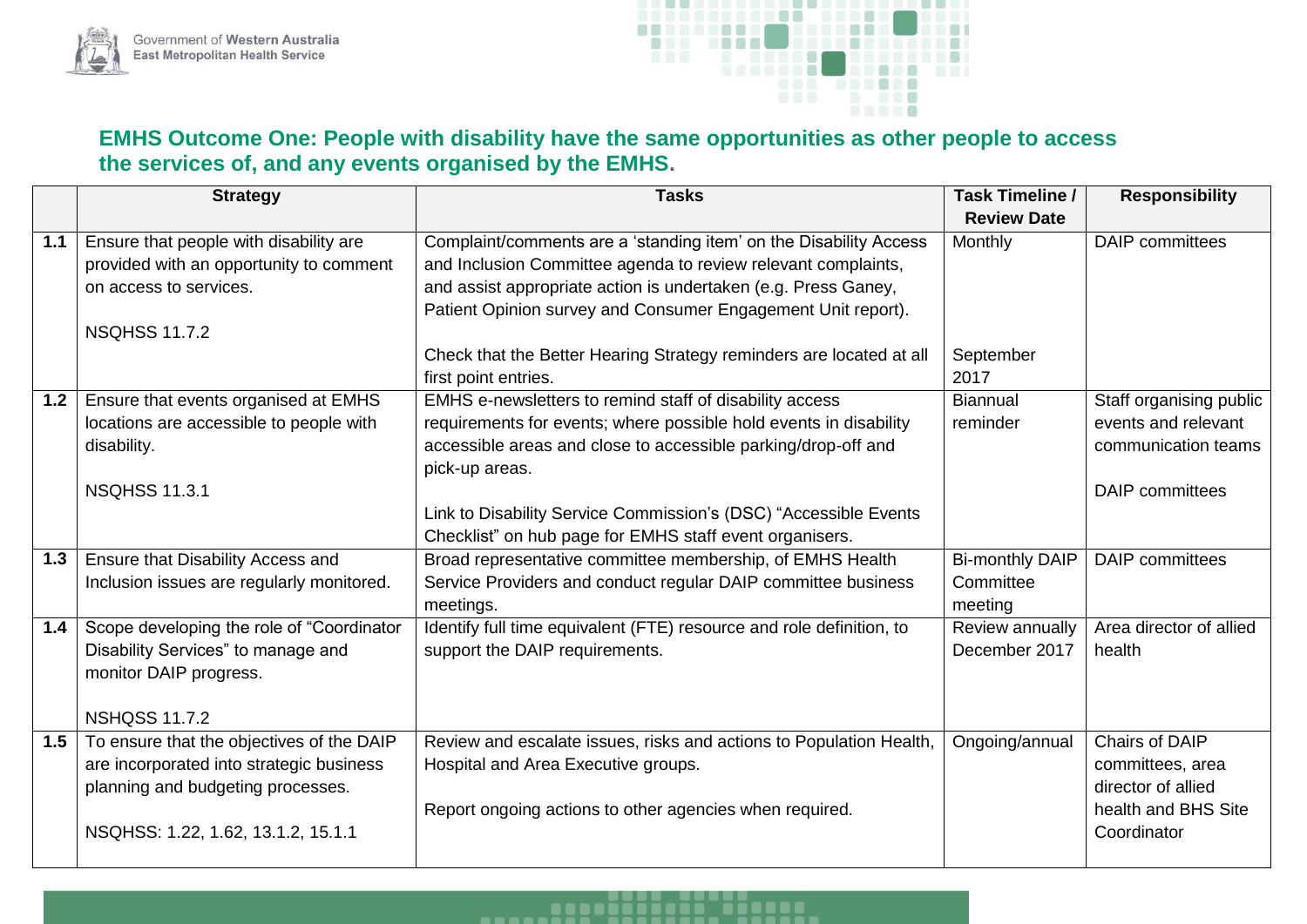



| 1.6 | Ensure that any health service                   | Ensure the early involvement of consumers and carers, staff,    | Ongoing   | Chairs of DAIP              |
|-----|--------------------------------------------------|-----------------------------------------------------------------|-----------|-----------------------------|
|     | redevelopments or new services, identifies       | patients, visitors, Consumer Advisory Council (CAC) and the MH  |           | committees                  |
|     | any special requirements for a person with       | Group (MHG), who are aware of DAIP requirements.                |           |                             |
|     | a disability                                     | Facilities Management are responsible for compliance with       |           | <b>Director of Consumer</b> |
|     |                                                  | disability requirements and Act.                                |           | Engagement                  |
|     | NSQHSS: 1.17.2 NS 2.5.1                          |                                                                 |           |                             |
|     |                                                  |                                                                 |           |                             |
|     | 1.7   For new strategies and service operational | Ensure senior staff and executive are aware of requirement to   | Ongoing   | Area director of allied     |
|     | plans, include reference to DAIP issues.         | incorporate reference to DAIP issues in relevant strategic and  |           | health                      |
|     |                                                  | operational plans.                                              |           |                             |
| 1.8 | Wayfinding working group (RPH initiative).       | Develop electronic wayfinding terminals and locate at strategic | Completed | <b>Director of Consumer</b> |
|     |                                                  | entry/exit points. Install voice recorded messages in lifts.    |           | Engagement                  |
|     |                                                  |                                                                 |           |                             |
|     |                                                  | Assess if successful and potential for use at other sites.      |           |                             |

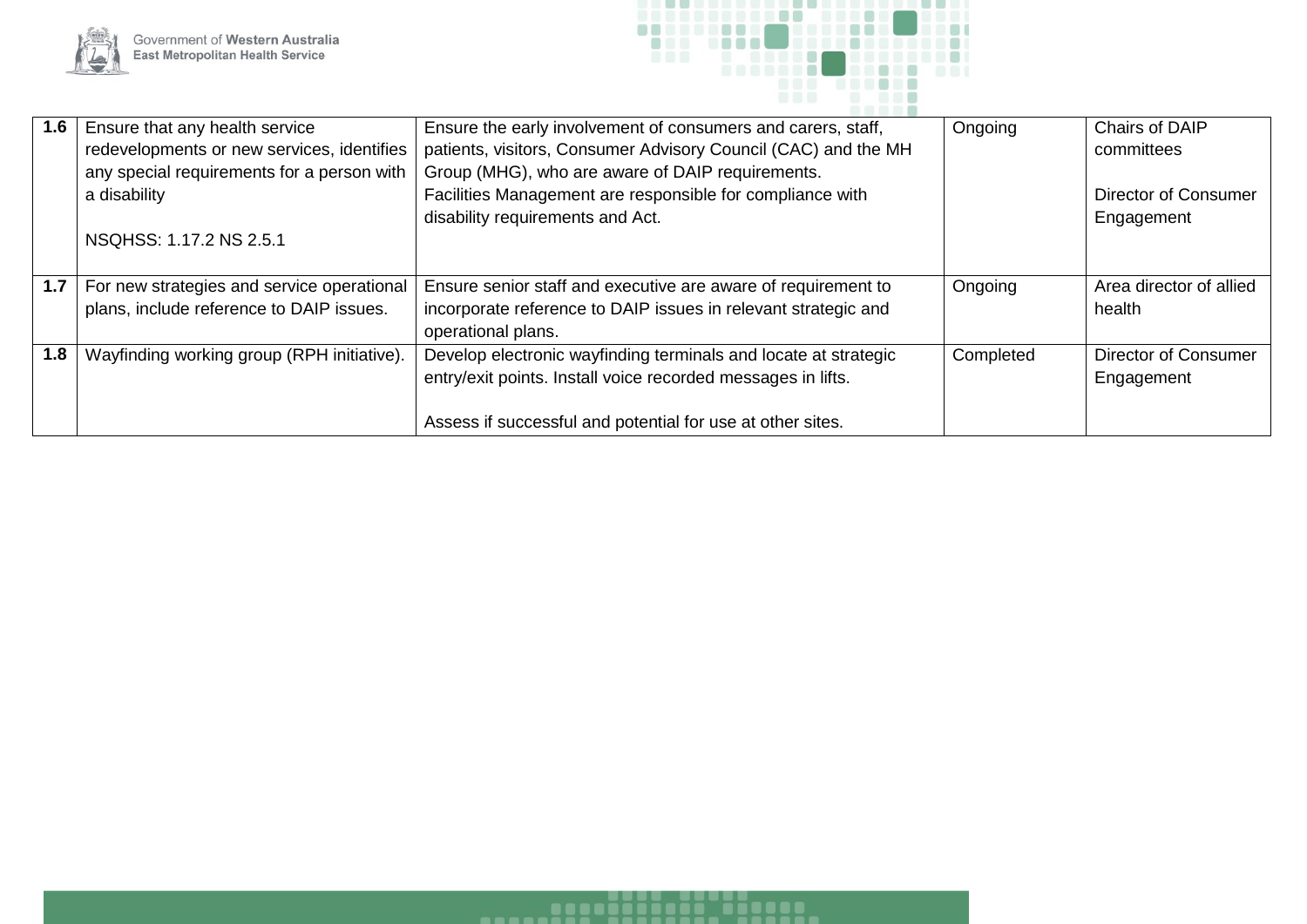



## **EMHS Outcome Two: People with disability have the same opportunities as other people to access buildings and other facilities.**

|     | <b>Strategy</b>                                | <b>Tasks</b>                                                            | <b>Tasks Timeline</b> | <b>Responsibility</b>  |
|-----|------------------------------------------------|-------------------------------------------------------------------------|-----------------------|------------------------|
| 2.1 | Ensure that all buildings and facilities are   | Conduct access audits of existing facilities (involve community/        | Annual                | DAIP committees,       |
|     | physically accessible with respect to          | carer/disability representative) to ensure continued compliance with    | <b>July 2018</b>      | facilities management, |
|     | parking, external and internal access,         | access requirements.                                                    |                       | occupational health    |
|     | toilets, signage and telephones.               | Audit outcomes are communicated via site governance committee           |                       | and safety (OHS) and   |
|     |                                                | representatives, community advisory committees, and site                |                       | CAC)                   |
|     | NSQHSS 2.                                      | accreditation reporting.                                                |                       |                        |
| 2.2 | Ensure signage is appropriate for people       | Signage to be reviewed by health service providers for compliance       | 5 years or as         | DAIP committees and    |
|     | with disability.                               | with relevant Department of Health signage guidelines.                  | required              | facilities management  |
| 2.3 | Ensure patients and visitors with disability   | Liaise with volunteer groups and establish concierge assistance         | Annual                | CAC volunteers and     |
|     | have assistance when required to locate        | service. Assign volunteers at key Reception Areas to accompany          |                       | customer liaisons      |
|     | their destination. Wayfinding for visual       | patients/visitors to required destination. Provide colour coded floor   |                       |                        |
|     | impairment and intellectual disability.        | routes to key hospital areas and access points. Review suitability of   |                       |                        |
|     |                                                | recent RPH implementation for other sites.                              |                       |                        |
| 2.4 | Ensure all facilities and other infrastructure | Audit all transport related infrastructure against the Disability       | Ongoing               | DAIP committees,       |
|     | related to public transport (buses & taxis)    | Discrimination Act (DDA) - Transport Standard as part of                | December 2018         | facilities management  |
|     | are accessible (e.g. porticos and bus stop     | commissioning any new infrastructure or current site access audit.      |                       | and OHS                |
|     | for entering/exiting public transport).        |                                                                         |                       |                        |
|     |                                                |                                                                         |                       |                        |
|     | <b>EQuIP National Standard 15 and NSQHS</b>    |                                                                         |                       |                        |
|     | 2.                                             |                                                                         |                       |                        |
| 2.5 | Provide alternate access to existing           | Review utilisation and effectiveness of new stair lift.                 | Completed             | DAIP committees,       |
|     | disability ramp (recent RPH outpatient         |                                                                         |                       | OHS and facilities     |
|     | initiative) for patients with higher level     | Scope potential for use in higher level disability patients/visitors at |                       | management             |
|     | disability attending specific outpatient       | other sites.                                                            |                       |                        |
|     | clinics.                                       |                                                                         |                       |                        |

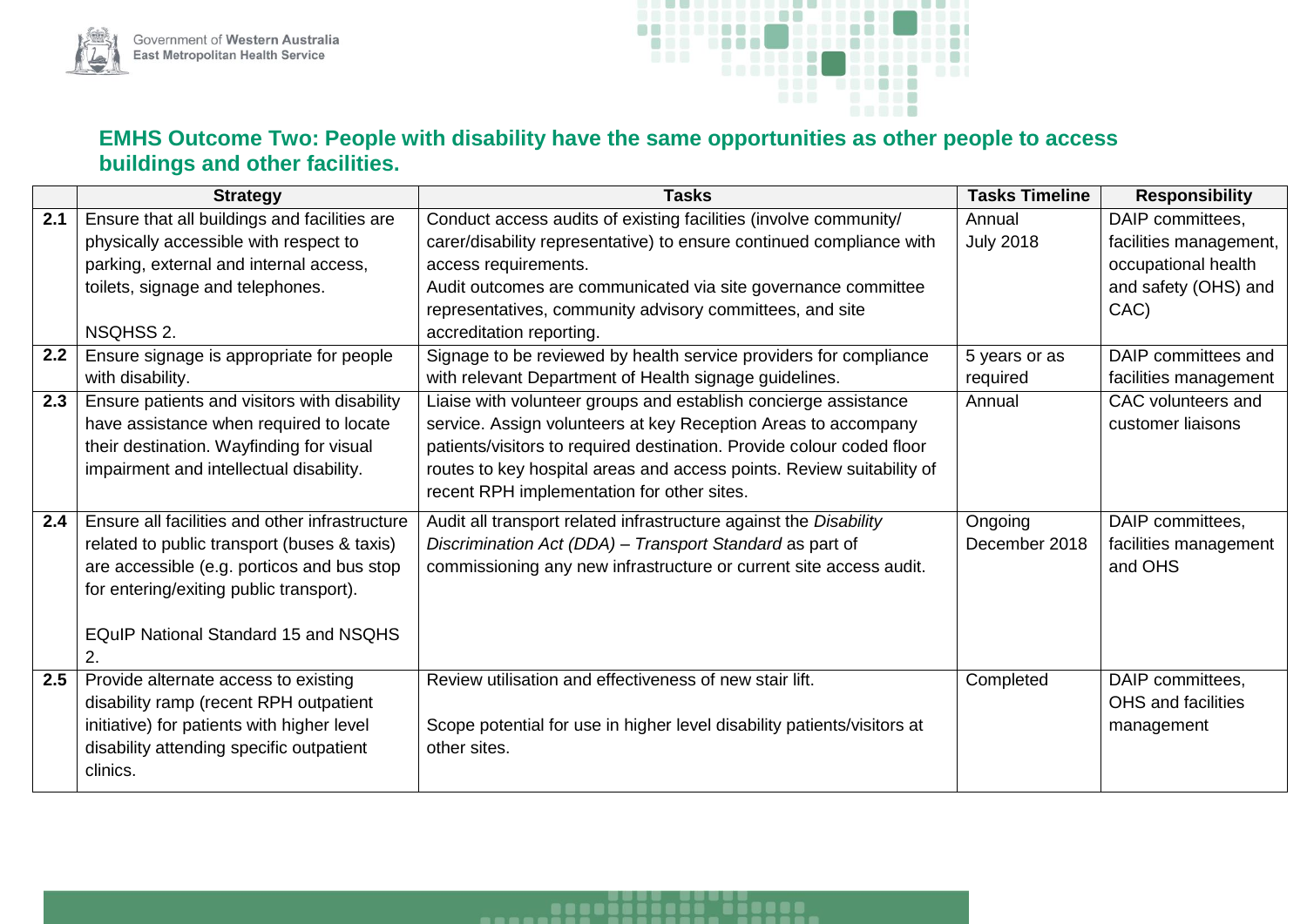



## **EMHS Outcome Three: People with disability received information from EMHS in a format that will enable them to access the information as readily as other people are able access it.**

|     | <b>Strategy</b>                   | <b>Tasks</b>                                                                    | <b>Tasks Timeline</b> | <b>Responsibility</b>  |
|-----|-----------------------------------|---------------------------------------------------------------------------------|-----------------------|------------------------|
| 3.1 | Ensure all EMHS publications      | Compliance with EMHS publication guidelines for the creation of public          | Ongoing               | DAIP committees and    |
|     | meet minimum communication        | brochures and other communications material.                                    |                       | managers               |
|     | guidelines. Information can be    |                                                                                 |                       |                        |
|     | made available in alternative     | Develop register of EMHS publications available in alternative formats, or      |                       |                        |
|     | formats upon request.             | publications needing to be converted into alternative formats.                  |                       |                        |
|     |                                   |                                                                                 |                       |                        |
|     | NSQHSS 11                         | Ensure relevant publications are readily accessible at key access points at     |                       |                        |
|     |                                   | heights of 700 - 1200mm (zone of common use for ambulant and wheelchair         |                       |                        |
|     |                                   | users).                                                                         |                       |                        |
| 3.2 | Ensure websites and intranets     | Review annually to ensure complies with W3C Web Content Accessibility           | Ongoing               | <b>DAIP</b> committees |
|     | meet State Government             | guidelines.                                                                     |                       |                        |
|     | accessibility requirements.       |                                                                                 |                       |                        |
|     |                                   | Ensure feedback form is available electronically.                               |                       |                        |
|     |                                   |                                                                                 |                       |                        |
|     |                                   | Provide access maps on website (e.g. best routes from parking to specific       |                       |                        |
|     |                                   | clinics and accessible toilets).                                                |                       |                        |
| 3.3 | Ensure staff are aware of how to  | Develop centralised repository for staff of DAIP resources and information, and | Annual                | DAIP committees,       |
|     | access information in alternative | publicise.                                                                      |                       | <b>EMHS</b>            |
|     | formats.                          |                                                                                 |                       | Communications and     |
|     |                                   | Inform staff at orientation regarding communication guidelines checklist, EMHS  |                       | managers               |
|     | NSQHSS: 1.3, 1.13.2               | Publication Policy and Department of Health Style Guide.                        |                       |                        |
|     |                                   |                                                                                 |                       |                        |
|     | Standard 11                       |                                                                                 |                       |                        |
|     |                                   |                                                                                 |                       |                        |

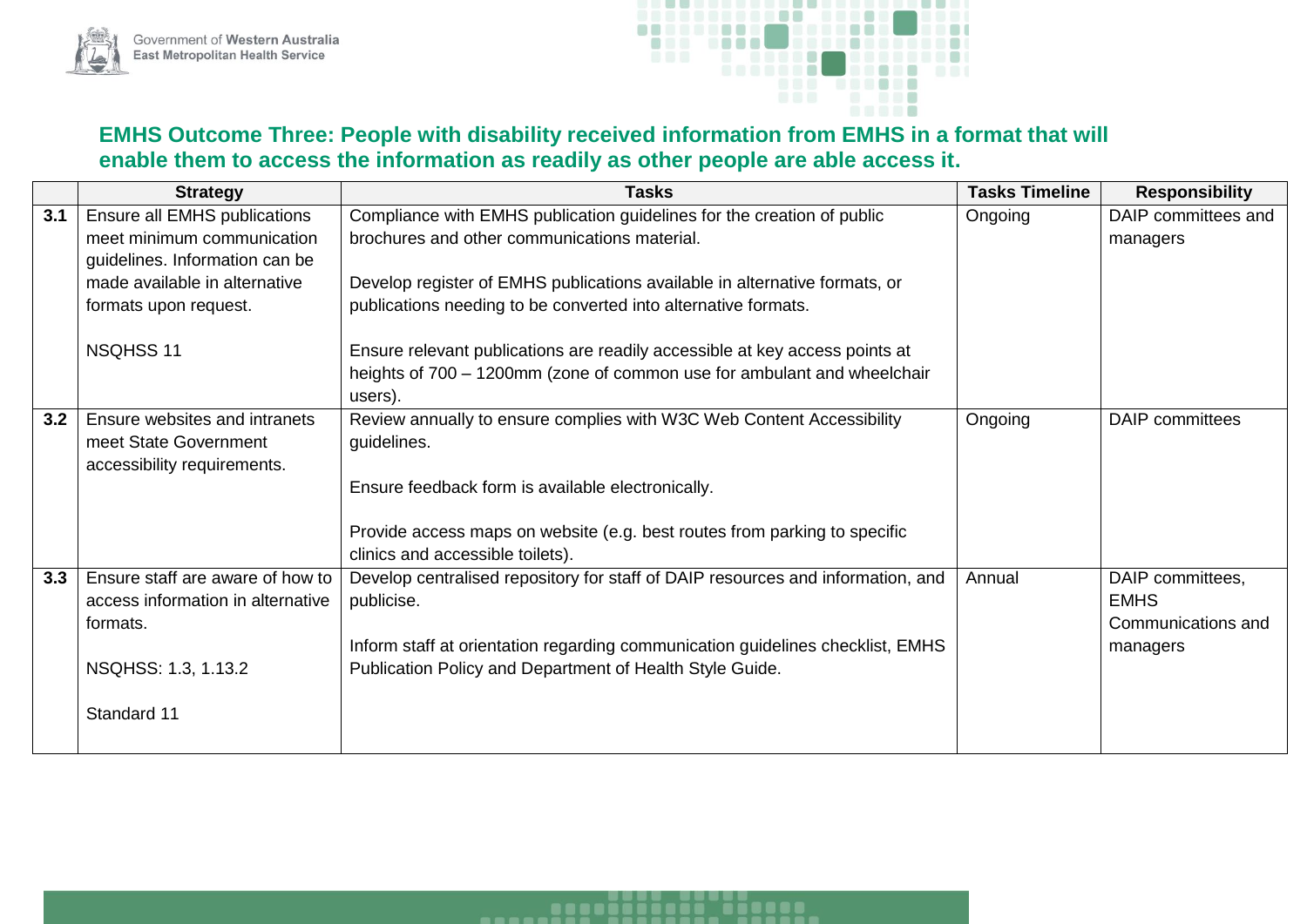



#### **EMHS Outcome Four: People with disability receive the same level and quality of service from the staff of EMHS as other people receive from staff of EMHS.**

|     | <b>Strategy</b>                           | <b>Tasks</b>                                                                                                                                                                                                           | <b>Tasks Timeline</b>     | <b>Responsibility</b>                    |
|-----|-------------------------------------------|------------------------------------------------------------------------------------------------------------------------------------------------------------------------------------------------------------------------|---------------------------|------------------------------------------|
| 4.1 | Improve staff understanding of disability | Provide related information/education at local staff orientation.                                                                                                                                                      | Department                | DAIP committees,                         |
|     | access and inclusion issues, that enable  |                                                                                                                                                                                                                        | orientation               | <b>Staff Education Unit</b>              |
|     | more appropriate service delivery.        | Managers to reinforce the importance of staff reporting any identified<br>access and inclusion issues, including learnings from Patient<br>Opinion, feedback to Customer Liaison Unit, incident management<br>reports. |                           | and managers                             |
|     |                                           | Celebrate International Day of People with Disability, inviting staff,<br>patients and visitors to engage in educational activities.                                                                                   | $3rd$ week of<br>December | Consumer<br>Engagement and<br><b>CAC</b> |

## **EMHS Outcome Five: People with disability have the same opportunities as other people to make complaints to EMHS.**

----------

|     | <b>Strategy</b>                         | <b>Tasks</b>                                                         | <b>Tasks Timeline</b> | <b>Responsibility</b>    |
|-----|-----------------------------------------|----------------------------------------------------------------------|-----------------------|--------------------------|
| 5.1 | Ensure the EMHS complaint and feedback  | Ensure people with disability are able to access health site/service | In line with site     | Consumer                 |
|     | processes are accessible to people with | processes and assigned customer liaison staff locations (including   | complaints/com        | <b>Engagement Office</b> |
|     | disability.                             | written, phone, web based processes or survey methods).              | pliments              | and DAIP committees      |
|     |                                         |                                                                      | reporting cycles.     |                          |
|     |                                         | Ensure that 'Compliments and Complaints' staff training covers       |                       |                          |
|     |                                         | EMHS staff responsibilities to record and manage feedback, and       |                       |                          |
|     |                                         | especially to assist the person with a disability when making a      |                       |                          |
|     |                                         | complaint.                                                           |                       |                          |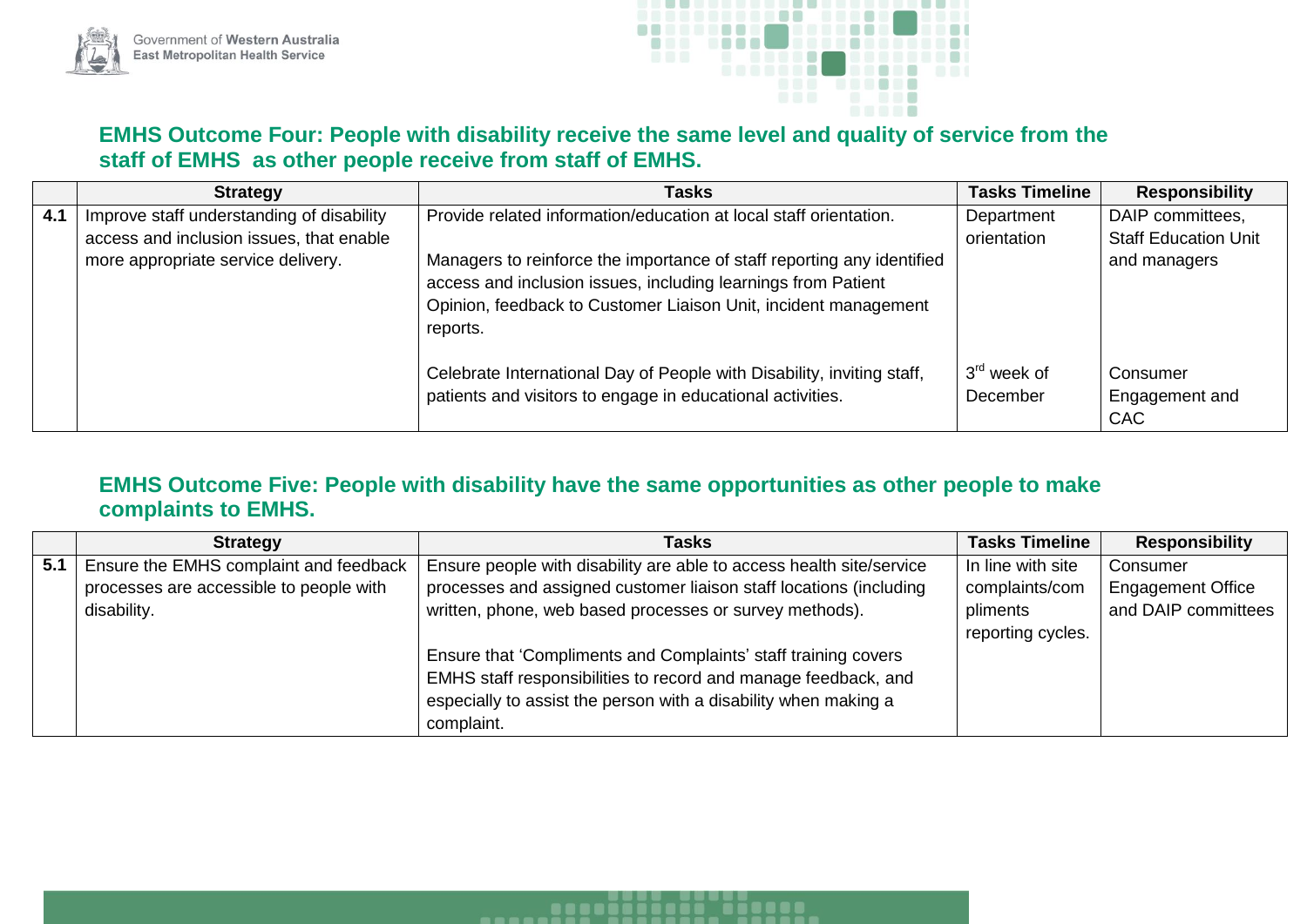



## **EMHS Outcome Six: People with disability have the same opportunities as other people to participate in any EMHS public consultation.**

|     | <b>Strategy</b>                    | <b>Tasks</b>                                                                 | <b>Tasks Timeline</b> | <b>Responsibility</b>    |
|-----|------------------------------------|------------------------------------------------------------------------------|-----------------------|--------------------------|
| 6.1 | Ensure all EMHS venues             | Ensure staff are aware of disability accessible locations when organising    | Ongoing               | <b>DAIP Committees,</b>  |
|     | inviting public participation have | venues.                                                                      |                       | CAC, EMHS                |
|     | no access barriers in regard to    |                                                                              |                       | Communications and       |
|     | location and design.               | Staff made aware of Disability Services Commission "Creating Accessible      |                       | Consumer                 |
|     |                                    | Events" checklist.                                                           |                       | <b>Engagement Office</b> |
|     | Standard 15                        |                                                                              |                       |                          |
|     |                                    | Provide appropriate alternative format content if required.                  |                       |                          |
|     |                                    |                                                                              |                       |                          |
|     |                                    | Inform CAC/MHG of planned events.                                            |                       |                          |
|     |                                    |                                                                              |                       |                          |
|     |                                    | Include appropriate access and inclusion information when advertising public |                       |                          |
|     |                                    | participation events.                                                        |                       |                          |
| 6.2 | Advertise opportunities to public  | Advertise and conduct open forum for community feedback on disability access | As required           | DAIP Committees,         |
|     | to participate in EMHS disability  | and inclusion issues.                                                        |                       | <b>CAC and Consumer</b>  |
|     | requirement consultation events.   |                                                                              |                       | <b>Engagement Office</b> |

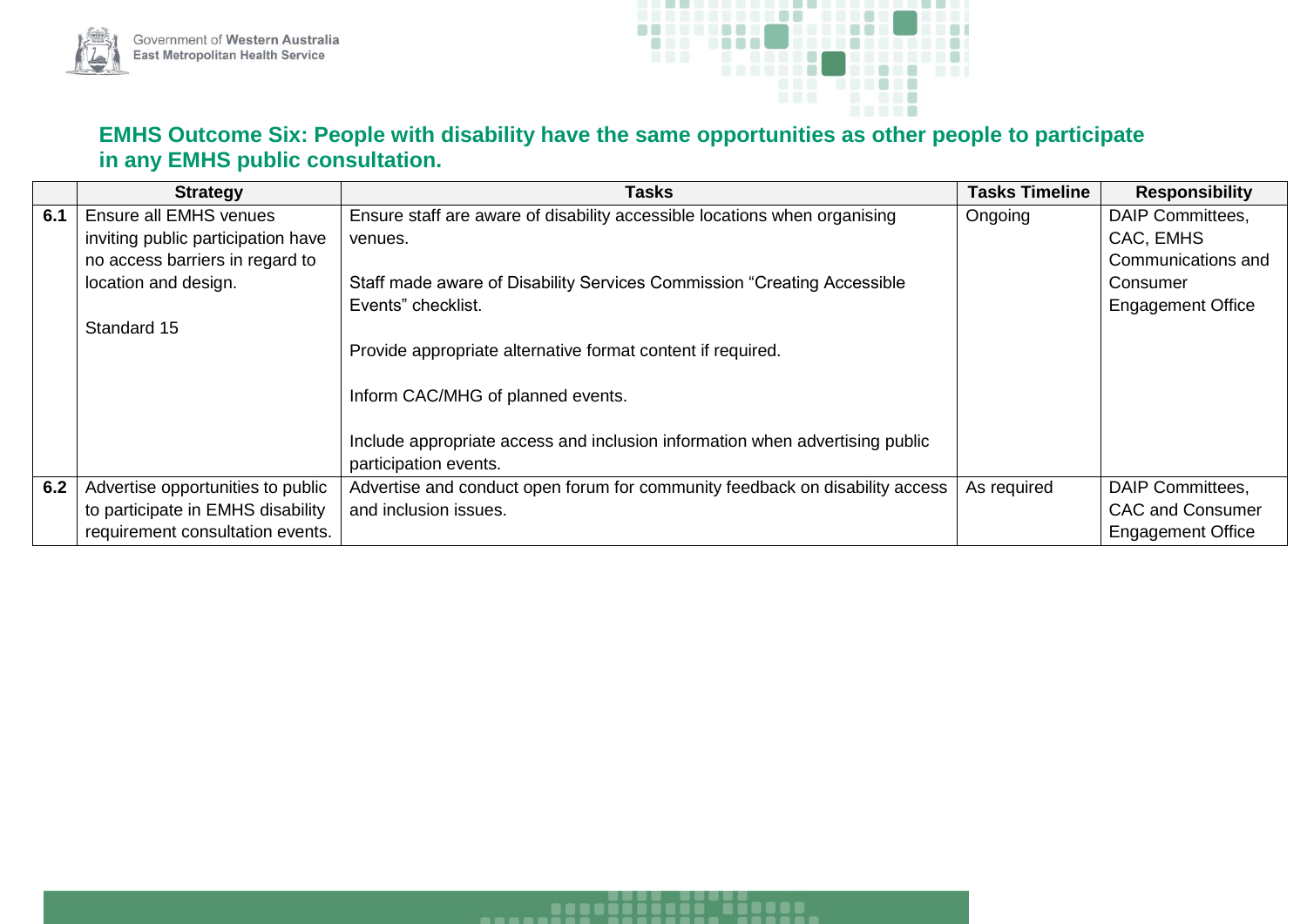



## **EMHS Outcome Seven: People with disability have the same opportunities as other people to obtain and maintain employment within EMHS.**

|     | <b>Strategy</b>                           | <b>Tasks</b>                                                        | <b>Tasks Timeline</b> | <b>Responsibility</b>       |
|-----|-------------------------------------------|---------------------------------------------------------------------|-----------------------|-----------------------------|
| 7.1 | Recruitment strategy incorporates equity  | Check recruitment practices to ensure all advertisements (including | September 2017        | DAIP committees and         |
|     | and diversity principles.                 | EOIs) for employment have appropriate wording to encourage          |                       | <b>EMHS</b> workforce       |
|     |                                           | people with disability to apply. Managers to be considerate of a    |                       |                             |
|     | WA Health Equity and Diversity Plan 2015  | disabled applicant's capacity for work.                             |                       |                             |
|     | $-2020$                                   |                                                                     |                       |                             |
|     |                                           | This applies to clinical, corporate and support workforce.          |                       |                             |
| 7.2 | Increase retention of employees with      | Managers to provide appropriate work environment and practices.     | December 2017         | DAIP committees,            |
|     | disability or existing employees who      | Develop work plans with employee. Provide flexible employment       |                       | <b>EMHS</b> workforce and   |
|     | acquire a disability.                     | options.                                                            |                       | <b>OHS</b>                  |
| 7.3 | Maintain current workforce diversity data | Collect and report EMHS employee diversity data.                    | October 2017          | DAIP committees and         |
|     | for all diversity groups including people |                                                                     |                       | <b>EMHS</b> workforce       |
|     | with disability.                          | Achieve WA Health employee diversity benchmarks.                    | <b>March 2018</b>     |                             |
|     |                                           |                                                                     |                       |                             |
|     | WA Health Equity & Diversity Plan 2015 -  | Review WA Health employee diversity survey data to better inform    | March 2018            |                             |
|     | 2020 (Outcome 3)                          | <b>EMHS</b> progress.                                               |                       |                             |
| 7.4 | Employment services (RPBG initiative).    | Liaise with Rocky Bay Employment Services to scope employment       | Ongoing               | <b>Director of Consumer</b> |
|     |                                           | and traineeship opportunities. Ongoing assessment for employment    |                       | Engagement                  |
|     |                                           | areas that are suitable for disability employees.                   |                       |                             |

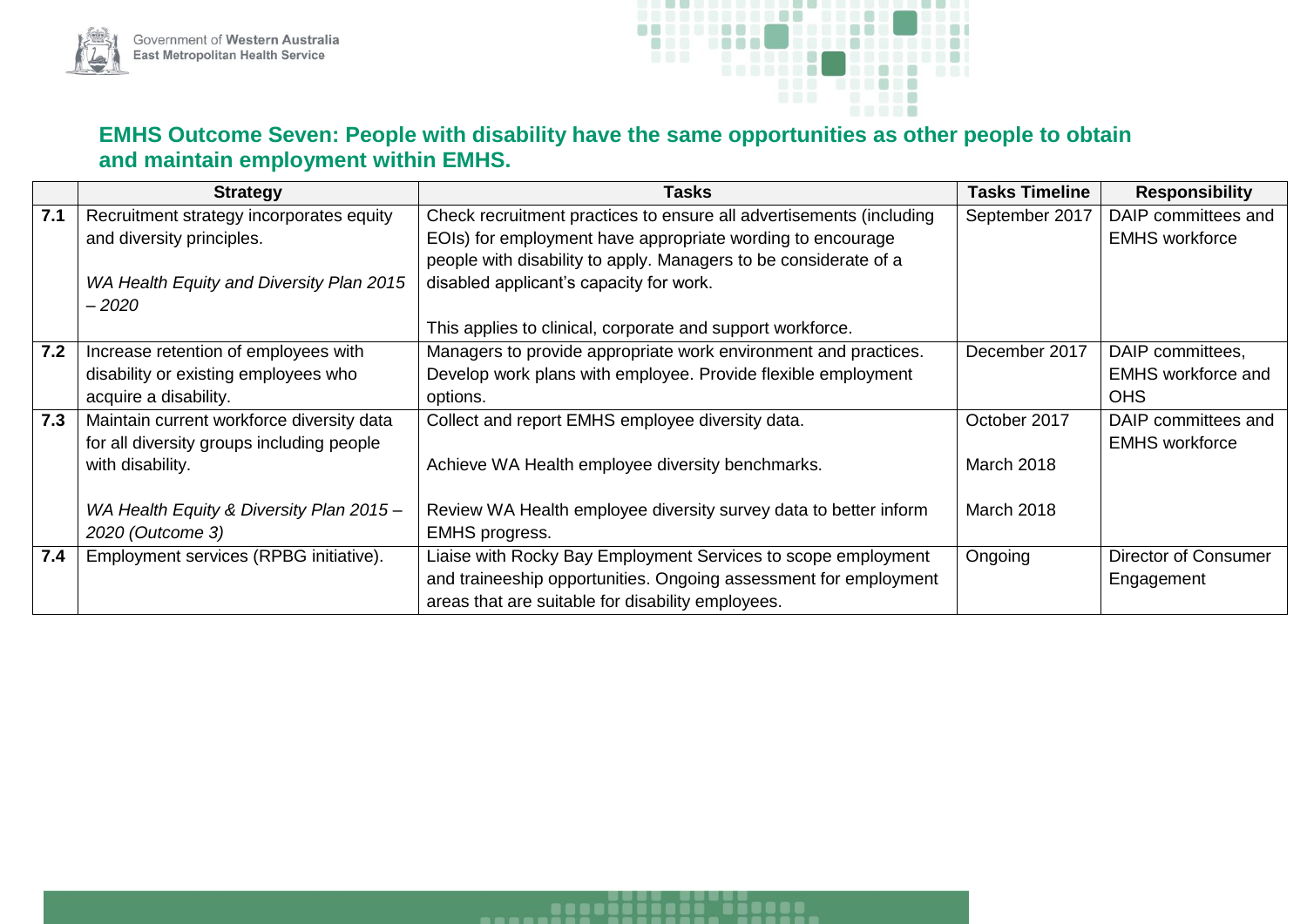



## DAIP community and staff consultation

EMHS welcomes feedback on any access issues the community, members of staff or contractors may have encountered within our services or facilities. This includes hospital sites, corporate areas, education venues, or at community and population health service programs. This plan is available on the EMHS website at [www.eastmetropolitan.health.wa.gov.au,](http://www.eastmetropolitan.health.wa.gov.au/) under 'Involving our community'. A copy of the plan can also be mailed upon request.

Your feedback is welcomed via:

- EMHS.GeneralEnquiries@health.wa.gov.au
- (08) 9224 1637
- GPO Box X2213, Perth WA 6847

Services are all available for people with hearing and speech impairments:

- National Relay Service (NRS) on 13 36 77
- SMS Relay on 0423 677 767
- Speak and Listen on 1300 555 727

For any queries on this EMHS Disability Access and Inclusion Plan please contact **East Metropolitan Health Service**, on (08) 9224 1637.

## **Supporting documents**

- [Accessibility, Disability Services Commission, Government of WA](http://www.disability.wa.gov.au/understanding-disability1/understanding-disability/accessibility/)
- [Disability Access and Inclusion Plans Resource Manual for Local Government, Disability](http://www.disability.wa.gov.au/business-and-government1/business-and-government/disability-access-and-inclusion-plans/steps-for-developing-a-daip/)  [Services Commission, Government of WA](http://www.disability.wa.gov.au/business-and-government1/business-and-government/disability-access-and-inclusion-plans/steps-for-developing-a-daip/)
- [Disability Services Commission Access and Inclusion Resource Kit](http://www.disability.wa.gov.au/business-and-government1/business-and-government/disability-access-and-inclusion-plans/implementing-your-daip/access-and-inclusion-resource-kit/)
- [WA Health Disability Access & Inclusion Policy OD 0586/15](http://www.health.wa.gov.au/circularsnew/circular.cfm?Circ_ID=13191)